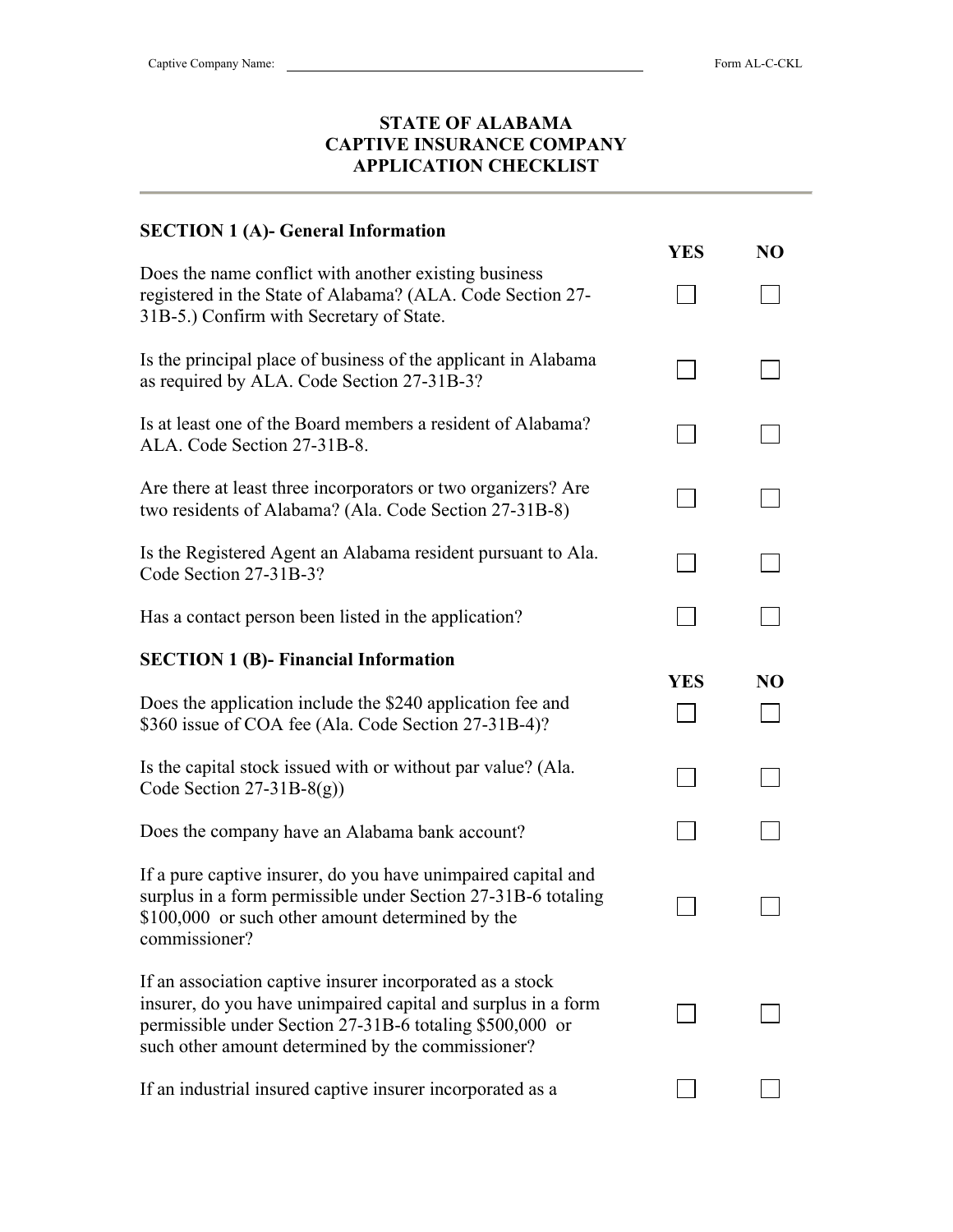$\Box$ 

 $\Box$ 

 $\Box$ 

 $\Box$ 

 $\Box$ 

 $\Box$ 

 $\vert \ \ \vert$ 

 $\Box$ 

 **YES NO** 

▔▎

mutual insurer or reciprocal insurer, do you have unimpaired capital and surplus in a form permissible under Section 27- 31B-6 totaling \$500,000 or such other amount determined by the commissioner?

If a protected cell captive insurer, do you have unimpaired capital and surplus in a form permissible under Section 27- 31B-6 totaling \$100,000 or such other amount determined by the commissioner?

If an agency captive insurer, do you have unimpaired capital and surplus in a form permissible under Section 27-31B-6 totaling \$500,000 or such other amount determined by the commissioner?

If you plan to utilize letters of credit, do the letter(s) of credit comply with the following provisions: i) Must be clean, irrevocable, evergreen and unconditional; ii) Must be issued or by a bank chartered by the State of Alabama or a bank that is a member of the United States Federal Reserve System or a bank chartered by another state if the state chartered bank is acceptable to the commissioner; and iii) Must be payable to the Alabama Commissioner of Insurance. The original letter of credit must be attached.

## **SECTION 1 (C)- Service Providers**

| Has the Captive entered into a contract or employed a CPA |
|-----------------------------------------------------------|
| firm, Actuarial firm, Insurance Broker or Alabama based   |
| Attorney?                                                 |

Has the Attorney for the Captive submitted a biographical affidavit?

Has the Captive entered into a contract or employed a qualified Actuary?

Is the CPA licensed in Alabama?

Is the insurance broker licensed in Alabama?

Are the primary insurers/reinsurers licensed in Alabama?

Do the reinsurance policies require that the Commissioner and insured be given a 90 day notice prior to the cancellation or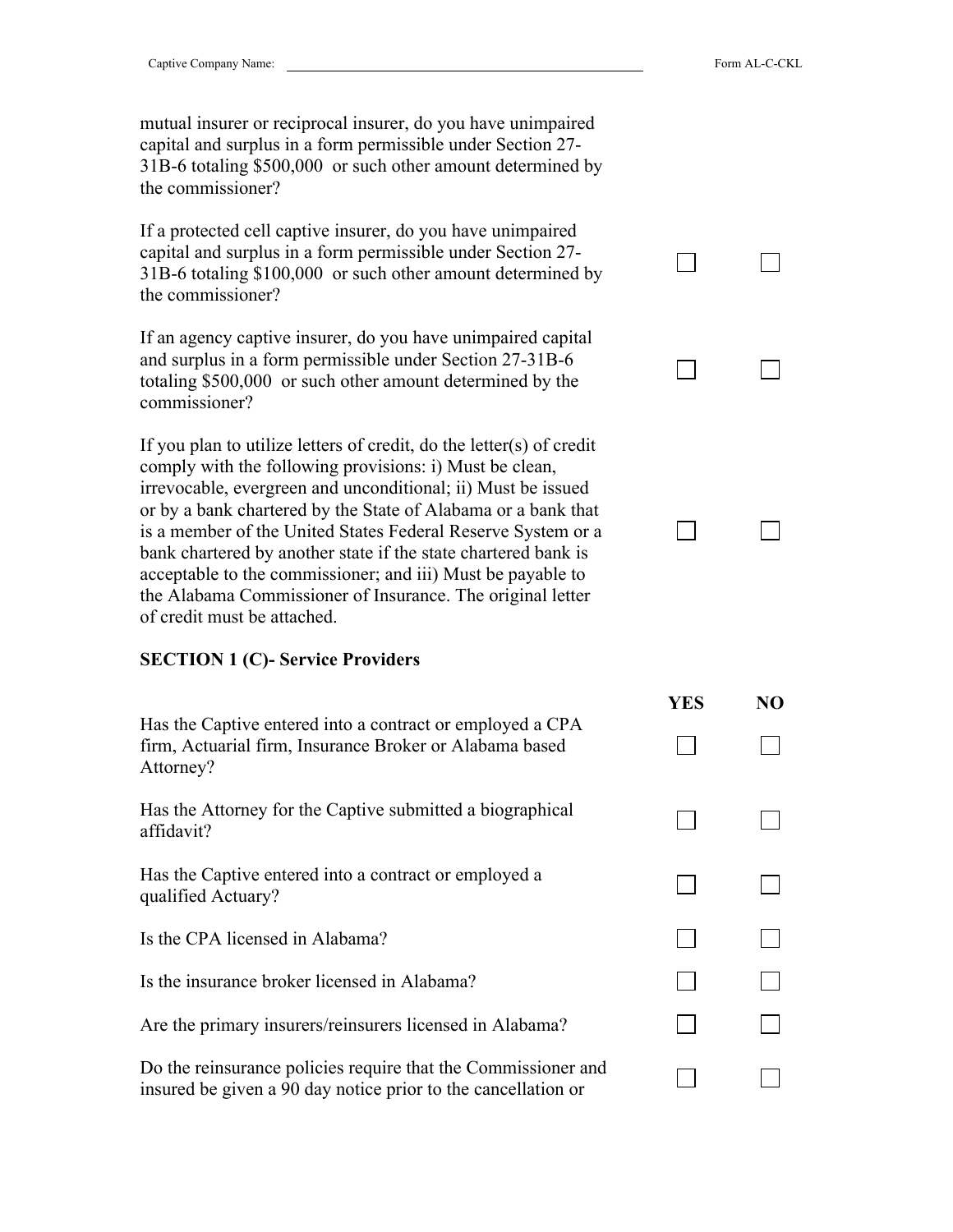modification of the policy?

## **SECTION 1 (D)- Business**

| Lines of business the captive intends to write?                                                                                                                                                                                                                    | <b>YES</b> | NO             |
|--------------------------------------------------------------------------------------------------------------------------------------------------------------------------------------------------------------------------------------------------------------------|------------|----------------|
| <b>SECTION 1 (E)-Attachments</b>                                                                                                                                                                                                                                   |            |                |
| Has the company completed and submitted all necessary<br>applicable forms?                                                                                                                                                                                         | <b>YES</b> | N <sub>O</sub> |
| <b>SECTION 1 (F)- Certification</b>                                                                                                                                                                                                                                |            |                |
| Is the application signed by at least one of the incorporators<br>with original signatures?                                                                                                                                                                        | <b>YES</b> | N <sub>O</sub> |
| <b>SECTION 2- Biographical Affidavits</b>                                                                                                                                                                                                                          |            |                |
| If the company is a sponsored captive, has the Underwriter<br>submitted a Biographical affidavit?                                                                                                                                                                  | <b>YES</b> | N <sub>O</sub> |
| Have all the Officers, Directors, Incorporators, Board<br>Members, and Service Providers submitted biographical<br>affidavits, for the Department to satisfy Ala. Code Section 27-<br>31B-3? Note: All biographical affidavits must be originals and<br>notarized. |            |                |
| <b>SECTION 3- Business Plan</b>                                                                                                                                                                                                                                    |            |                |
| Has the company included a business plan in the application?                                                                                                                                                                                                       | YES        | NO             |
| <b>SECTION 4- Financials and Projections</b>                                                                                                                                                                                                                       |            |                |
| Has the company included financial statements (FS) prepared<br>by a CPA?                                                                                                                                                                                           | <b>YES</b> | NO             |
| If this is a Pure Captive, has the parent company submitted its                                                                                                                                                                                                    |            |                |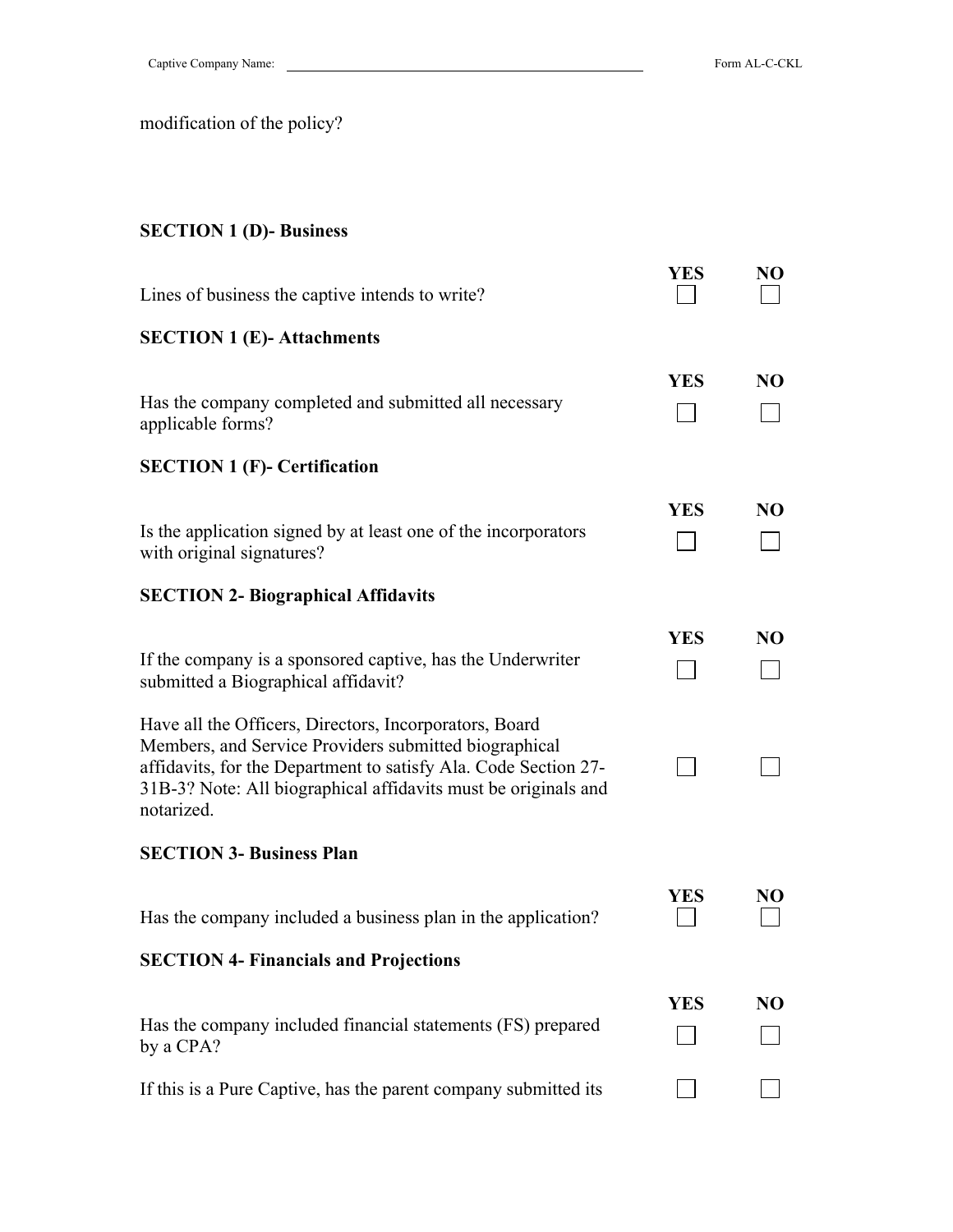$\Box$ 

 $\Box$ 

| financial statements?                                                                                                                                              |            |                |
|--------------------------------------------------------------------------------------------------------------------------------------------------------------------|------------|----------------|
| Has the company included other financial information? (i.e.<br>Actuarial Report, Five year financial projections)                                                  |            |                |
| <b>SECTION 5- Statement of Benefit</b>                                                                                                                             |            |                |
| Has the company included the statement of benefit to<br>Alabama?                                                                                                   | YES        | N <sub>O</sub> |
| <b>SECTION 6- Organizational Structure</b>                                                                                                                         |            |                |
| Has the captive completed the Organizational Structure<br>section?                                                                                                 | <b>YES</b> | NO             |
| <b>SECTION 7- Articles of Incorporation</b>                                                                                                                        |            |                |
| Has the company submitted a copy of the Articles of<br>Incorporation to be approved by the Department along with<br>appropriate payment to the Secretary of State? | <b>YES</b> | NO             |
|                                                                                                                                                                    |            |                |
| <b>SECTION 8- Articles of Association or Rules of Governance</b>                                                                                                   |            |                |
| If applicable, has the company submitted a copy of the<br>Articles of Association or Rules of Governance to be<br>approved by the Department?                      | <b>YES</b> | NO             |
| <b>SECTION 9- Subscribers' Agreement (for Reciprocal Insurers)</b>                                                                                                 |            |                |
| If applicable, has the company submitted a copy of the<br>Subscribers' Agreement for reciprocal insurers)?<br><b>SECTION 10- By-Laws</b>                           | <b>YES</b> | N <sub>O</sub> |
| Has the company submitted a copy of the proposed By-laws?                                                                                                          | <b>YES</b> | NO             |
| Do the By-laws require that a quorum of the board of                                                                                                               |            |                |

directors consist of not less than one-third of the number of

directors? (Ala. Code Section 27-31B-8(h) )